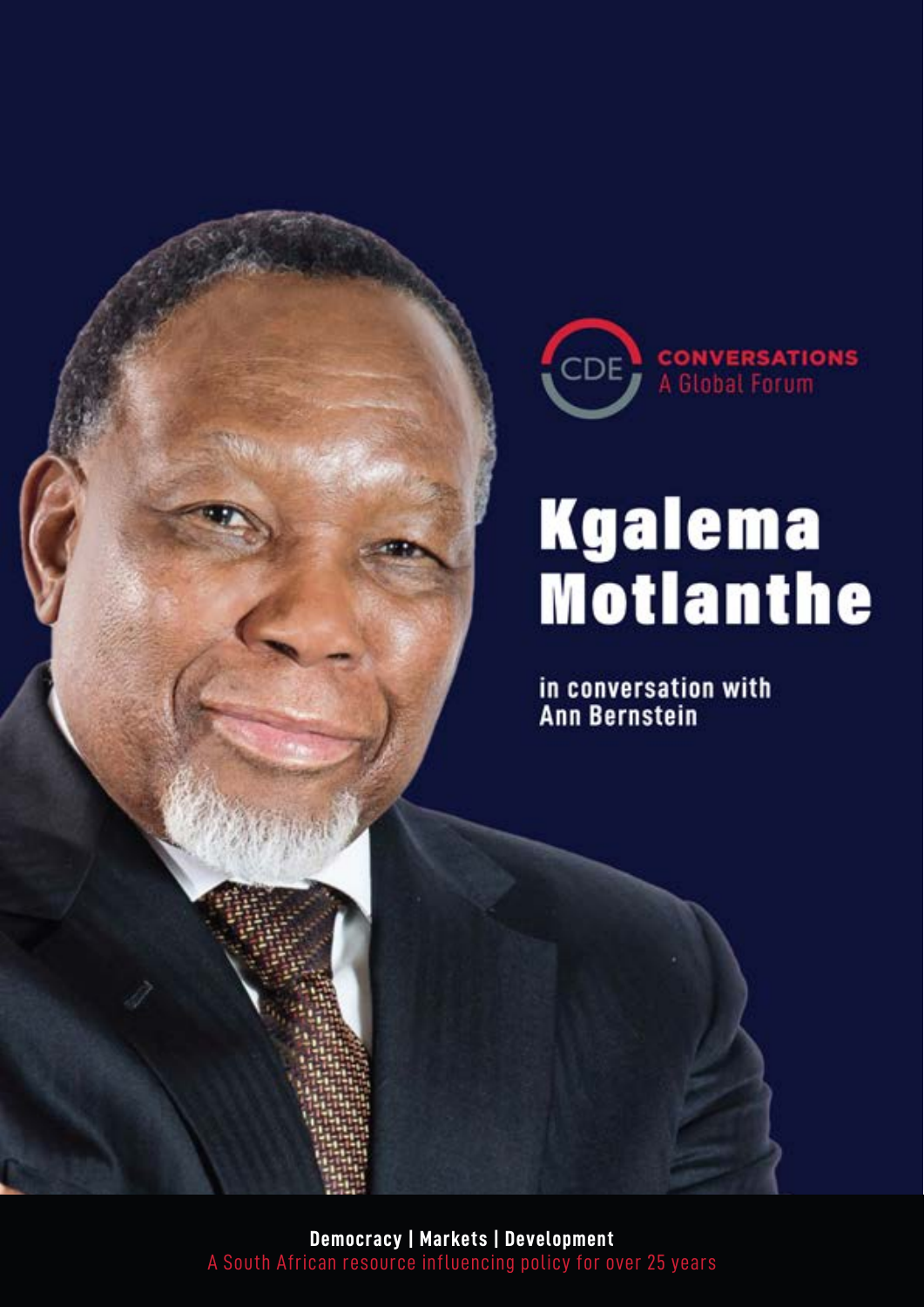To mark 25 years since its establishment, in November 2020 CDE initiated a series of discussions with global experts and prominent individuals in South Africa to discuss important questions on democracy, business, markets, and development. The series was relaunched in 2022 as CDE Conversations. This was the second event in the new series.

**Ann Bernstein**: It's my privilege to welcome former President Kgalema Motlanthe to CDE virtual.

A prisoner on Robben Island for a decade, general secretary of the National Union of Mineworkers in the 1990s, ANC secretary general for 10 years after that, and elected deputy president of the ANC in 2007. He became a member of the cabinet in 2008 and a few months later was elected President of the Republic – a position he held for nearly eight months, until the general elections of 2009, when he became Deputy President of South Africa until 2014. Since that time, he has continued to hold many positions – in civil society, establishing and leading his own foundation, and chairman of a number of important committees in the ANC.

I first met the president when he was chairman of a parliamentary panel that was charged with looking at all the laws that had been passed since 1994, to help improve South Africa and to deal with poverty and unemployment. This resulted in an important report submitted to parliament. We decided at CDE to summarise this report, so that more people would have access to it. We did this quite ruthlessly and then delivered copies of our published summary to the President's foundation. I take it as a positive sign that he is still talking to me.

In a 2017 BBC interview, you said "The ANC is so bad it should lose the next election in order to have a chance at renewal and rebuilding itself." What did you mean? Do you still believe this should happen?

**Kgalema Motlanthe**: My sense at the time was that the ANC was not getting the message that the electorate and the general population was increasingly losing confidence in it. I thought losing the election would ensure that they get the message loud and clear. Then those who saw the ANC as nothing but a channel to looting would leave, and the rest of us could then embark on a process of rebuilding the party, and of restoring its morals and values. Now, of course, the leadership of the ANC accepts that unless they do something about the current trajectory, there is no doubt that they will lose the elections, and eventually become irrelevant in South African politics.

**Ann Bernstein**: In 2007, when you were secretary general of the ANC you knew that it was being overwhelmed by corruption. When you think back on that time, was there more you could have done to prevent the ANC from going down this path? What did you do at the time? Was there nothing more that could have been done by other senior ANC leaders?

**Kgalema Motlanthe**: As the key administrator of the ANC, I was responsible for ensuring that structures and membership function according to the constitution of the ANC. While doing this, it became clear to me that the ANC was beginning to be corrupted, financially and ethically. This bothered not only me, but also other senior ANC leaders and many of the elders. At that time, we still had the older, Mandela-era ANC generation alive and active. Many expressed concern that the ANC was not actually prepared for the challenges of operating as a governing party.

As far back as 1992, we had already discussed the difficulties linked to taking power, and that gifts would be the harbinger of corruption. In one commission we discussed the importance of training ANC members on how to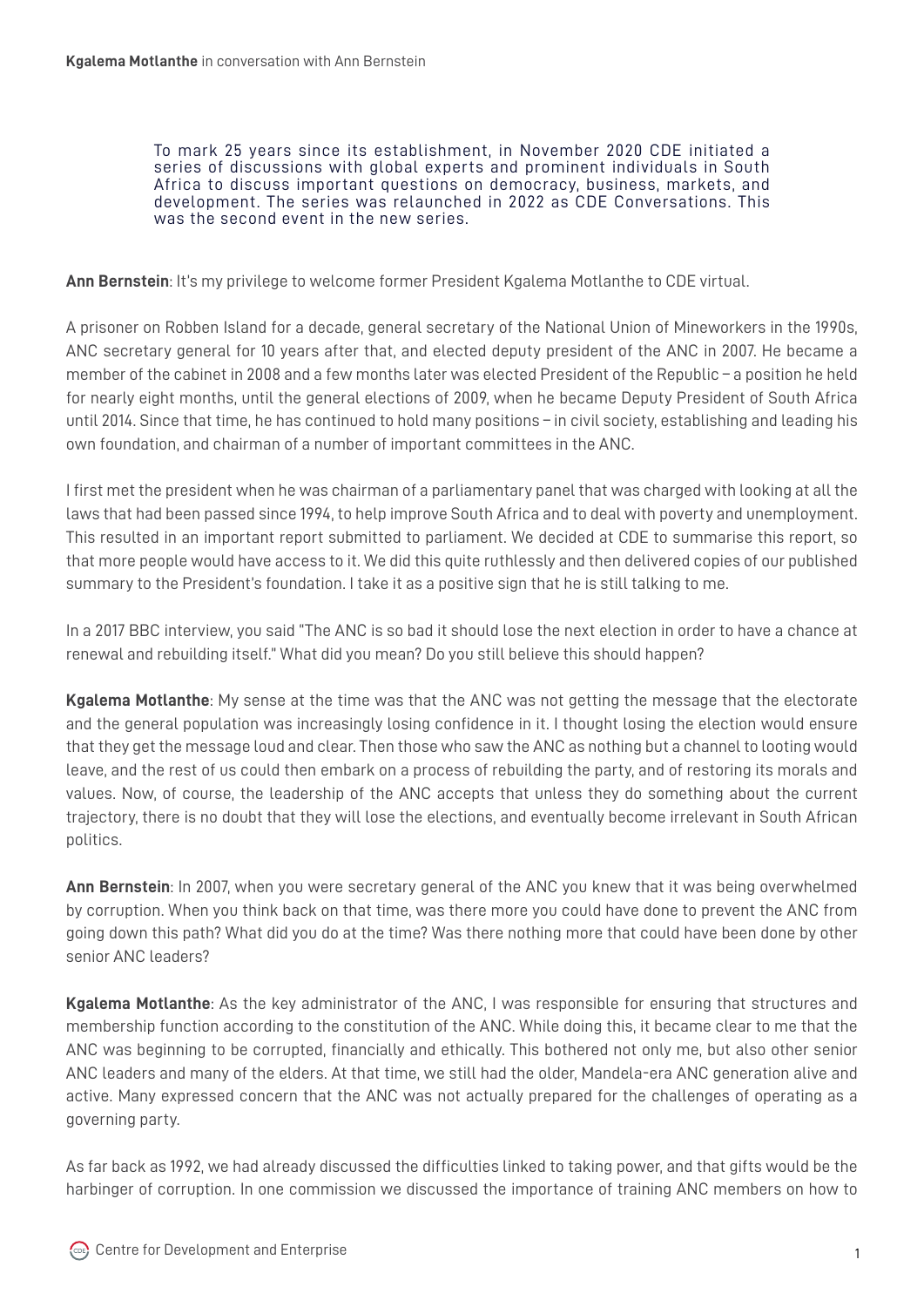deal with people who offer gifts and at first ask no favours in return, only to return a few months later to make demands. People who feel indebted will feel an obligation to help those making demands, and that is how honest people get sucked into corrupt relationships. More broadly and more concerning was the growing tendency amongst members to manipulate processes of internal democracy, to ensure that certain people received nominations for leadership positions. These were acts of corruption, and warning signs of things to come.

# **Ann Bernstein**: What did you do to try and remedy it?

**Kgalema Motlanthe**: My responsibility as secretary general entailed presenting a report to the national elective conference on behalf of the National Executive Committee (NEC). In the report, I clearly stated that NEC members were not immune from corruption, and that the NEC should take responsibility for combatting this scourge. I asked the incoming NEC to investigate, and to ensure there were consequences for wrongdoing.

**Ann Bernstein**: I assume that did not happen.

**Kgalema Motlanthe**: That report would have had a much greater chance of success at a time when we were seeing early signs that the value systems and democratic practices of the ANC and the country were being eroded. At that time, members of the NEC were still inclined to frown upon wrongdoing. Today, these corrupt practices are seen as business as usual. If you read that report today, it could serve as the basis for a renewal.

**Ann Bernstein**: By 2011, Trevor Manuel has told us and others have confirmed, it was known that members of the cabinet were being appointed by the Guptas. They knew about their appointment before the President told them, because they heard it from the Guptas. Was this ever discussed in the NEC or in any official ANC body? Was there any formal discussion on this anywhere?

**Kgalema Motlanthe**: Yes, there was a formal discussion in one of the NEC meetings. That is when Minister Fikile Mbalula said he got a congratulatory message from one of the Guptas for being appointed, even before he was formally appointed. Discussions at NEC meetings raised the issue that the Guptas seemed to have undue influence on the workings of government, but there were many factors preventing those discussions from bearing fruit. The heads of the intelligence at the time, Gibson Njenje and Mo Shaik, were relieved of their responsibilities after they tried to investigate the Guptas. And the NEC itself had, in a sense, already been captured. The number of ministers and deputy ministers was increased to 72, and all the appointees came from the NEC. These members related to the president as their employer, and they were very reluctant to stand up to him. So that is how the NEC got captured by the president, which made it easier for the state as a whole to be captured.

**Ann Bernstein**: There are a number of people in the private and public sectors that participated in the industrial scale corruption we call state capture. How do you think the ANC should deal with the findings of the Zondo Commission? What would be appropriate, in your view, for dealing with very senior people in the cabinet, who have been accused of corruption in the commission's reports?

**Kgalema Motlanthe**: The ANC has a few instruments that would enable it to deal with this issue, because the Zondo Commission will no doubt result in prosecutions of those who have been accused. For those who are implicated, the ANC has a step-aside rule that states that they should step aside from their responsibilities until their names are cleared in a court of law. If they are convicted for corruption or any such serious offense, the ANC constitution prescribes that they are no longer eligible to be an ANC member, therefore, they should be expelled from the party.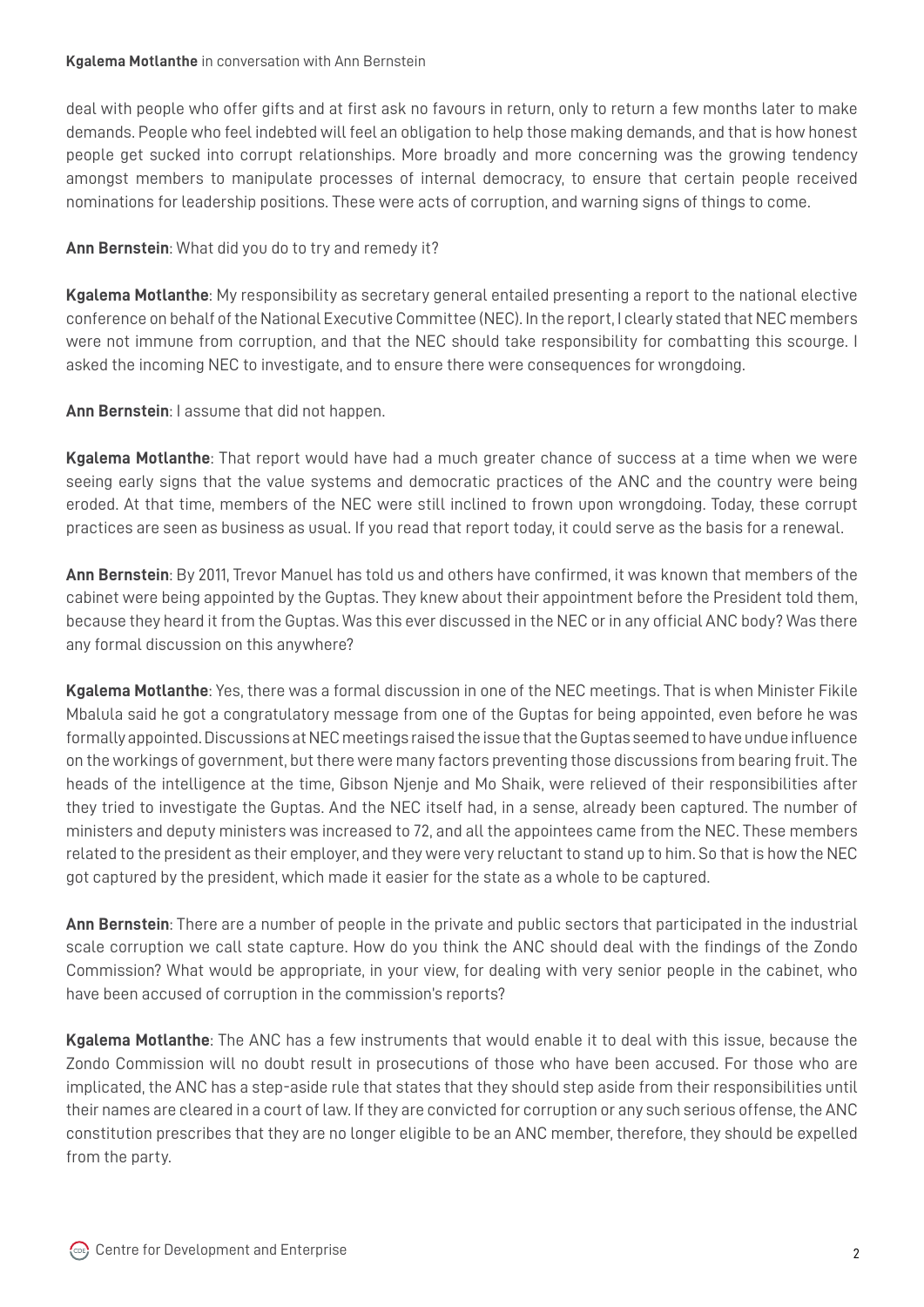**Ann Bernstein**: Are you confident that action will be taken? We have a few cases at the moment where there appears to be a reluctance to take decisive action – the head of the ANC Women's League is a case in point.

**Kgalema Motlanthe**: I am confident that there will be action because it is a matter of law. It is not dependent on the ANC's likes and dislikes. It is the law, and the law will be applied effectively. In the case of head of the Women's League, Bathabile Dlamini, there is more of a grey area as the law states that if you are convicted for any offense with an option of a fine, you have no criminal record. That is how, if you recall the early days of the Travelgate scandal, most of those implicated remained in parliament because they were sentenced to less than six months imprisonment with an option of a fine. They all paid the fines and continued with their lives. At a level of ethics and morality, no public representative should go into office when they have been found guilty of betraying the public's trust. However, the law, as I said, creates this grey area.

**Ann Bernstein**: It remains a big challenge for a political party with so many members who are clearly corrupt and face many allegations of corruption, that it does not seem to see the Constitution and the rule of law as vitally important. How can the party find its way out of this situation?

**Kgalema Motlanthe**: If the leadership is not compromised, it can act decisively, because the constitution of the ANC is straightforward on such matters. However, if the leadership itself has skeletons in its closet, then you end up with paralysis and the failure to act against obvious acts of malfeasance.

**Ann Bernstein**: Were you surprised by any of the findings that emerged from the Zondo Commission? Did they confirm things you knew already or was there anything that took you by surprise?

**Kgalema Motlanthe**: Mostly it confirmed what I already knew. The only thing I was taken aback by was the finding that Bosasa was essentially running the Department of Correctional Services. This was an eye opener to me – an entire government department could be taken over by a private service provider! That was a real shock.

**Ann Bernstein**: You were Deputy President to President Zuma for five years. When you reflect back on that period, what were your most difficult choices, and do you feel it might have helped if you and other leaders had spoken out more in public? Was there anything with hindsight, that you think you could have done differently?

**Kgalema Motlanthe**: Remember that President Zuma was my successor. So, when I became his deputy, I could say frankly to him, "Look Mr President, no president does things the way you do them." I could speak honestly to him about these things, including at most cabinet committee meetings that he asked me to chair. But he would not listen. Part of his skill is that he would never argue with you, he would not respond directly to what you were saying, but he would go ahead anyway and act the way he wanted to.

**Ann Bernstein**: If there had been more talk about all of this outside the party structures, which I know would have been difficult, do you think that might have helped?

**Kgalema Motlanthe**: Short of removing President Zuma and electing a different leader, there is very little that could have been done, because he had the authority as head of state to appoint and remove ministers. You could say whatever you wanted to say, it would not have an effect as long as he was president. The discussions were always candid and based on trying to do the right thing, but under his leadership he would just do what he and his benefactors wanted him to do.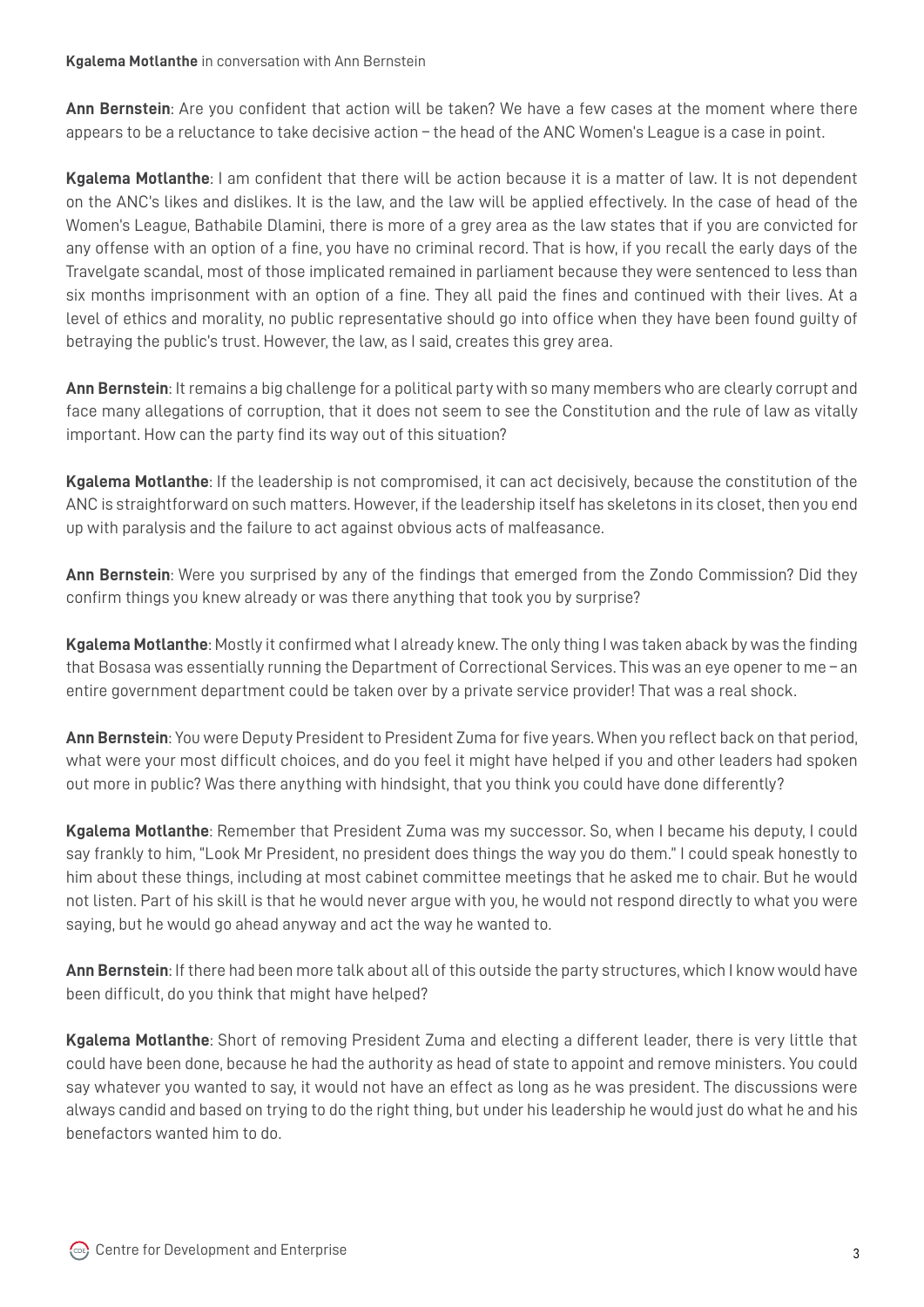**Ann Bernstein**: I want to turn to an important issue explored in the Zondo Commission. What is your view on cadre deployment? There are some who argue that this has been a key factor behind the weaknesses and corruption in state-owned enterprises and elsewhere. President Ramaphosa said at the Zondo Commission that he wanted cadre deployment to continue. The Minister of Finance, on the other hand, has said that the aims of transformation in terms of racially transforming the state have been overachieved in many respects. In his view it is time to end cadre deployment. Where do you stand in this debate?

**Kgalema Motlanthe**: The cause of the trouble, in my opinion, is not cadre deployment, per se. When I was ANC secretary general, there was a deployment committee chaired by the deputy president, who at that time was Jacob Zuma. To the best of my knowledge, this committee never had the role of appointing people into public office. The idea, as I understood it, was to encourage those who had the requisite qualifications to apply for posts, and they would then be considered along with other candidates. The exception was advisors, who can be appointed by a principal who knows the advisor and feels they need that person's support. So, I think there has been misinformation about the deployment committee's role. When I was deputy president of the ANC, I never chaired a single meeting of the deployment committee, because there was no need for it.

**Ann Bernstein**: Perhaps it changed after you were deputy president? As deputy president of the ANC, Cyril Ramaphosa was chairman of the deployment committee from 2012 to 2017, and it seemed to have had a different role from your description of it.

**Kgalema Motlanthe**: Well, that is the impression I get, that it may have taken on a different role.

The late professor Stan Sangweni was an expert on statecraft and one criticism he made frequently was that the appointment of senior managers in the public service is vested in the President, and the President delegates that authority by proclamation to his ministers. If there is a vacancy of a director general (DG) or a deputy director general (DDG) in any ministry or department, the post has to be advertised, but that is as far as transparency goes. From that point onwards, there is no transparency nor strict rules to follow. He argued that the President should rather delegate the authority to make appointments to the Public Service Commission and that this commission should not itself act as an interviewing panel. Instead, it should put together experts and practitioners in the respective field, who will then conduct the interviews and make recommendations. The same applies to the Judicial Service Commission when conducting interviews for judges.

That is the advice we should follow if we want to have a capable state. That way we will select the best talent available in the country. To illustrate, the best department in government that I know of has always been the Department of Science and Technology, because the DG and all the senior managers have been there for many years. It is the ministers who have come and gone, not the other way around. In most other departments there is a high turnover of senior managers, and ministers regularly want to appoint new people. This is what is being misunderstood as cadre deployment. It is not cadre deployment. It is the wrong way of appointing senior managers. If we improved the appointment process and appointed capable people, the problem would go away.

**Ann Bernstein**: That is an interesting take on a very important debate. Let me come to the present now. Last year, you said that ANC factions, both the so-called CR17 and the RET factions, could destroy the ANC.

You said this in the context of the conflicts and disputes that took place around the selection of the lists for the local government elections. What did you mean exactly?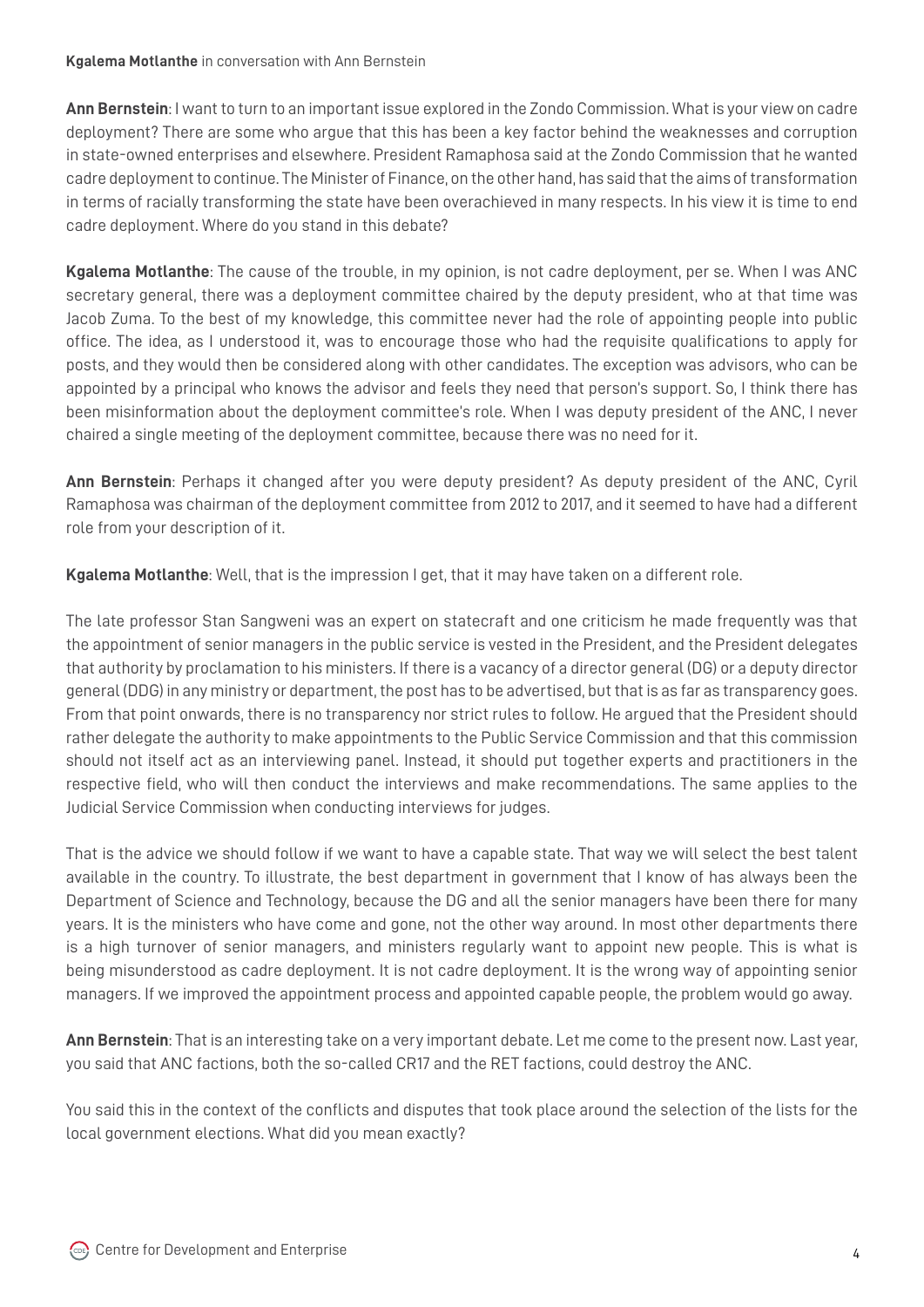**Kgalema Motlanthe**: People at the time were openly trying to populate the list of candidates along factional lines. If people say in one region the dominant faction is RET or CR17, you have to ask the question, where is the ANC in all of this? The ANC cannot exist only in the form of factions. Otherwise, it might as well close shop. As the head of the electoral committee, I had to raise this issue with the NEC. I told members of the NEC that they should act against regional people promoting factionalism. I said, "You must act against this. Don't look the other way, simply because these regions pledge support to you".

**Ann Bernstein**: How do you feel about the country today? Are we making sufficient progress in reforming South Africa, the government, and its laws so that we can get growth and employment? Or is it not taking place fast enough?

**Kgalema Motlanthe**: We suffer from a number of handicaps. Key among them is our education system. We must fix it. We must also import the German TVET system and make it work in South Africa, because our TVET colleges are not producing the skills needed in our economy. Unless we raise our artisanal skills, it will be difficult to grow the economy. One of the recommendations of the parliamentary high level panel (HLP) review that I chaired was that, given our levels of unemployment, we should try and get parliament to amend the Labour Relations Act to create space for small entrepreneurs and exempt them from being compelled to live up to the standards of the collective bargaining councils which have well-organised unions on the one side and the big employers on the other. Small employers are compelled to abide by wage agreements made by big employers. The panel recommended there should be flexibility in this regard by amending the Labour Relations Act to exempt small employers.

It should also be easy to obtain a license and small businesses should not have to comply with complicated regulations when they are still struggling to become established. They should be able to get a license within a month at most. For example, for years the taxi industry has not been paying taxes and today it is a massive industry. They are now at a level where SARS can easily bring them into the tax system. But if you try to do that when businesses are still at fledgling stages and struggling, then you will suffocate them, which prevents them from generating jobs in a country with very high levels of unemployment. We should also be establishing microfinancing facilities in townships and poor communities so that people can have better access to start-up capital. If one person sets up an operation which employs other people, government should not interfere. Give them breathing space. That is how you deal with high levels of unemployment.

**Ann Bernstein**: As a former trade unionist, your support in the parliamentary HLP report for much greater flexibility and breathing space for small firms was really striking. Why is it so hard to persuade everyone of this view and do you believe we are getting anywhere on that issue?

**Kgalema Motlanthe**: I do not see an alternative way to address our high levels of unemployment. We must create opportunities for people to start companies that can grow, which will result in people creating jobs. That way you also create local economies. Other than agriculture, I do not see how we can create the labour-intensive sectors that will create enough jobs. The only way to reduce poverty is to permit people to work.

**Ann Bernstein**: I could not agree more! One of the other recommendations the HLP made to parliament was about tribal land. In your view, should unelected chiefs continue to exercise the powers that they have in South Africa's democracy?

**Kgalema Motlanthe**: Traditional leadership in the rural areas is recognised in the Constitution. When the panel was reviewing legislation we came across the Ingonyama Trust Act, which we found to be unconstitutional. The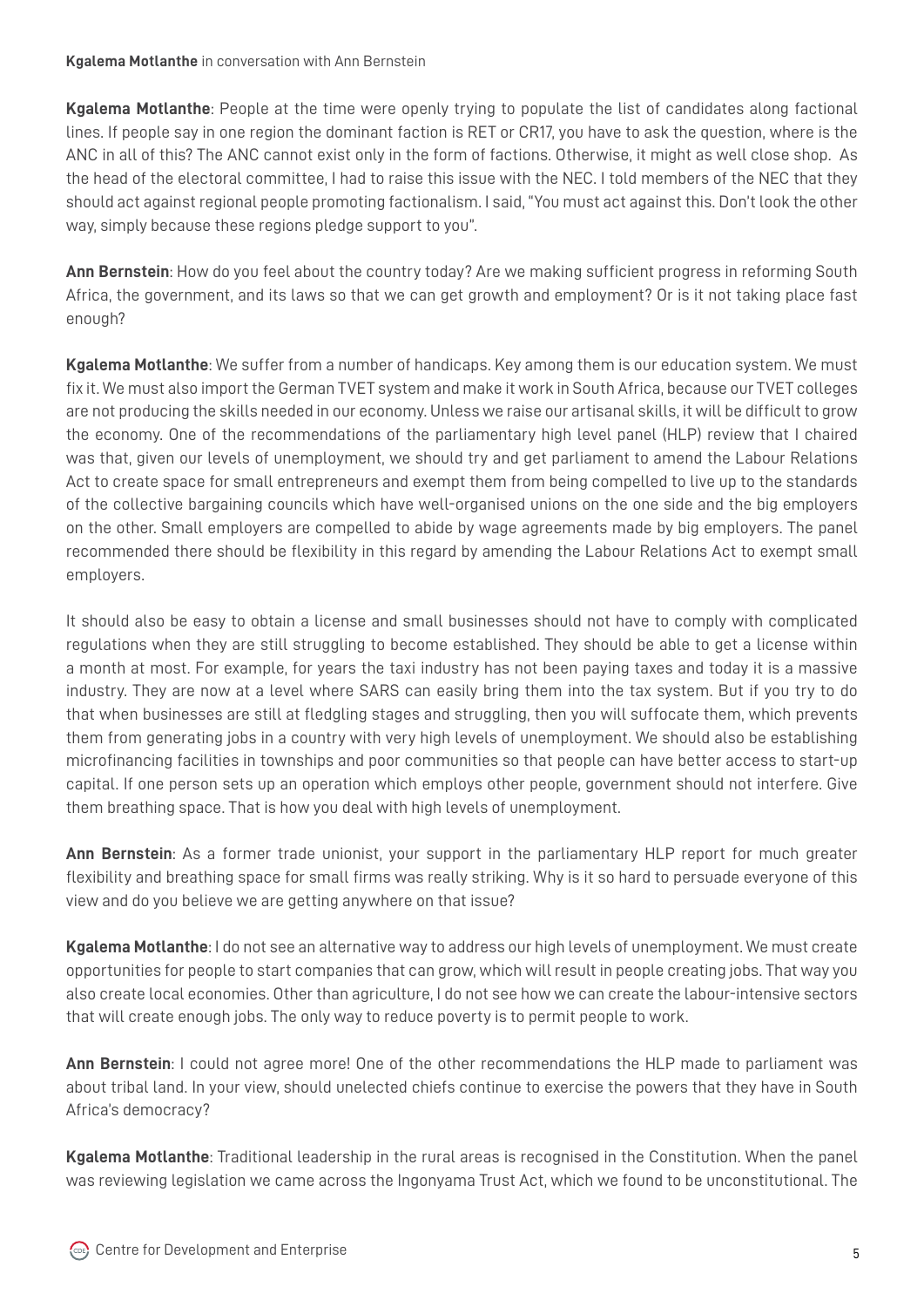Act has led to the creation of a board that was essentially forcing households to sign up for and pay leases. They were forcing people to convert their permissions to occupy into leases. The board was collecting rent from poor rural households. The Rural Women's Movement took the matter to court, and, on 11 June last year, the High Court in Pietermaritzburg found in their favour and ordered the board to reimburse people the rental money they had collected. The Minister of Rural Development and Land Reform had sided with the Ingonyama Trust Board and so the court also found that she had breached her duty to respect and protect these citizens' land rights and imposed certain responsibilities on her office.

We also discovered that traditional land use management systems have collapsed completely, even in jurisdictions outside of the Ingonyama Trust Act. We also looked at the security of tenure for rural residents, and recommended that it should be secured in law, and not be subjected to the whims and idiosyncrasies of chiefs.

**Ann Bernstein**: Can the ANC become a leader in society again, morally and politically? Pallo Jordan has written that the ANC should just close up shop and claim its proud legacy of the past and let new political parties emerge. What is your view? Can the ANC really reform and become a contributor to South Africa in a very positive way again?

**Kgalema Motlanthe**: I think the ANC is within its right to embark on efforts to renew itself. However, South Africans should not be bound by that timetable. South Africa should move on, and it will be up to the ANC to try to catch up. I am saying that because I think the results of the elections in 2016, as well as last year, indicate that our politics is now in a state of flux, which must necessarily result in a realignment of political forces. I do not think that the current political parties, including the ANC, represent the future. I think the kind of formations that are going to take this country forward are still to come and they will be fashioned by a realignment of political forces.

**Ann Bernstein**: My last question is about foreign affairs. What is your view on Russia's invasion of Ukraine?

**Kgalema Motlanthe**: There is no doubt there were opportunities that could have prevented the actual outbreak of the war between Russia and the Ukraine. Once war broke out it became a no-win situation – for the Ukrainians, and for the Russians. The Russians themselves sit with a war that they did not approve of, and that Putin has initiated, and that is something that should be condemned. President Putin did not give a full account of his goals to the Duma. He simply said we need to recognise the Donbas region as republics populated by Russians. They are being persecuted and we need to protect them. That is what the Duma gave approval for, but Putin went well beyond that.

I am disturbed by the actions of FIFA, who suspended the Russian Federation because of the invasion, even though that does not appear to be in accordance with FIFA's principle of keeping sport and politics separate. The same applies to the Russian oligarchs whose money was good in several European countries before the invasion, but now, by the stroke of a pen, their finances have been frozen, without any due process.

War in general should not be supported because it never solves problems. Therefore, my take on the Russian invasion of the Ukraine is that it should be condemned.

**Ann Bernstein**: Well, Mr President there is more to debate, but we have come to the end of our time. Thank you for giving us this time and for speaking so generously and frankly about how you see our past, present and future.

**Kgalema Motlanthe**: Thank you, Ann.